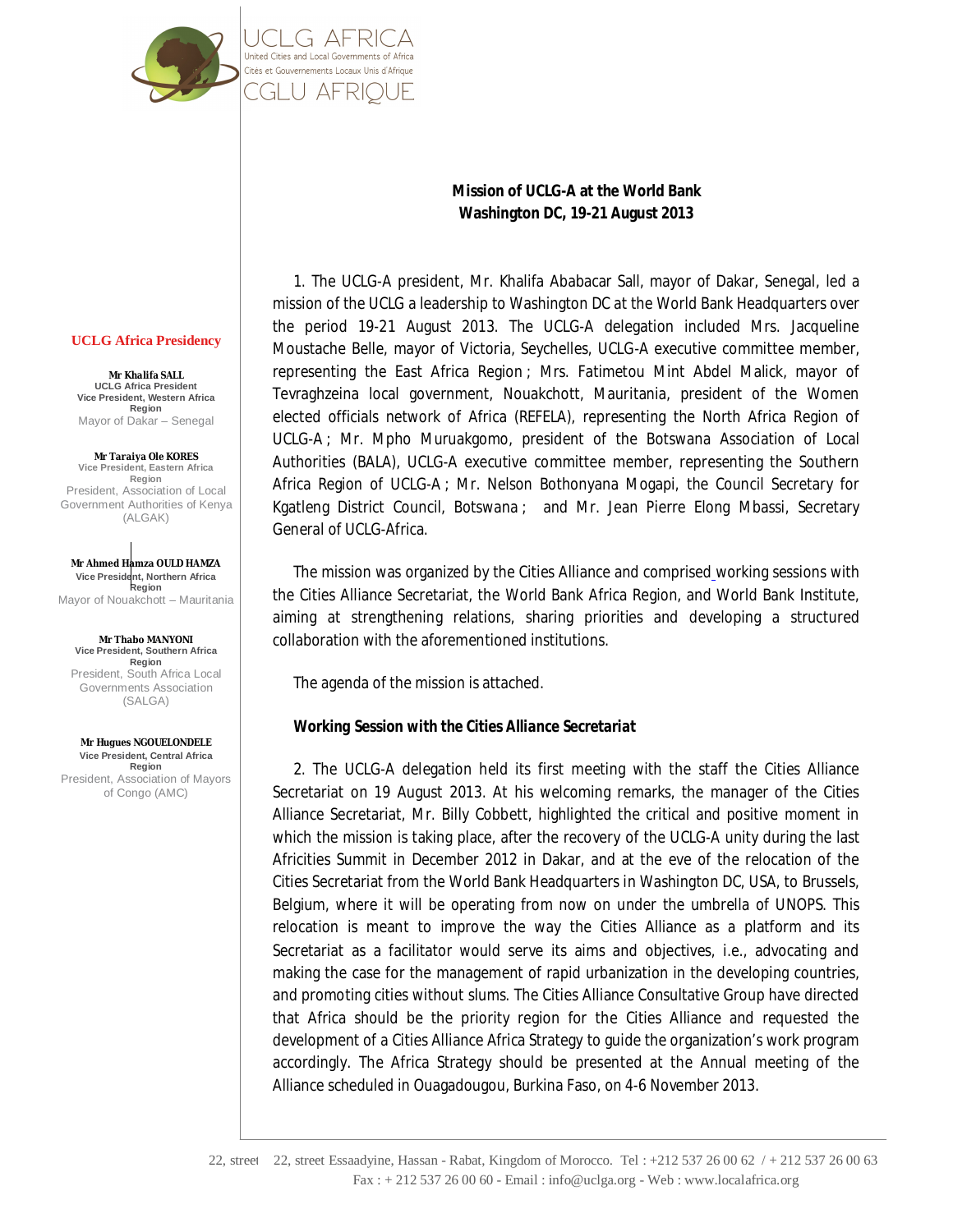3. In response to the welcoming words of Mr. Billy Cobbett, the UCLG-A president, Mayor Khalifa Sall, thanked the Cities Alliance for this very appreciated initiative and facilitation of a UCLG-A mission in Washington DC. He insisted that the conversation be frank and open in order to have a solid ground for strengthened partnership. On that basis he pinpointed that a true partnership supposes that: 1) African local governments be around the table and participate effectively in the governance of the Cities Alliance; 2)the formulation and orientations of what needs to be done to improve the capacity of local governance to play its role in handling the urban agenda in Africa be the prime responsibility of the national and local authorities of Africa and should not be defined without their full participation. This means that the UCLG-A should be part and parcel to the definition of the Africa strategy of the Cities Alliance; 3) the Cities Alliance should consider having the UCLG-A as its implementing agent for the part of the Africa strategy of the Cities Alliance on local governance issues, for which the UCLG-A has an evident advantage; Cities Alliance should therefore consider funding the staffing and functioning of a technical support unit within the UCLG-A secretariat.

4. The UCLG-A secretary general, Mr. Elong Mbassi, then presented the GADDEPA, the UCLG-A's long-term strategy adopted by the executive committee of the organization in October 2007. GADDEPA aims at guiding the UCLG-A work and aspirations for the next 15 years, that span from 2007 to 2021. He highlighted the interventions, outputs and products planned or being developed under the three pillars that constitute the strategic framework of the UCLG-A core business, namely, Advocacy, Lobbying and Engagement (Pillar 1); Corporate Learning and Knowledge Management (Pillar 2); Institutional Capacity Development (Pillar 3). He emphasized on the need that UCLG-A and the Cities Alliance Secretariat join forces to work with the Africa Development Bank (AfDB), which has just recruited an urban senior staff with the mandate to implement the AfDB urban strategy. A meeting is scheduled in Tunis on 9 September 2013 between UCLG-A and AfDB, to have a first discussion on the way UCLG-A will be collaborating with the AfDB on the implementation of the AfDB urban strategy. It would make sense that the Cities Alliance is part of this discussion as this organization was also cited in the AfDB urban strategy paper as one of the leading actors the AfDB would like to work with for the implementation of its urban strategy. He also suggested that the Cities Alliance be also associated to the lobbying activities targeting the Africa Union, as the UCLG-A is expecting the creation of the High Council of Local Authorities within the Africa Union framework during the session of the Assembly of Heads of State and Government scheduled in Addis Ababa in January 2014, and the adoption of the Africa Charter on values and principles of decentralization and local governance at the same session.

5. The president of BALA, Mr. Mpho Mouakgomo, emphsized on the need to also include among the concerns of the partnership the issue of the contribution of Africa local government to the Post-2015 agenda, and on the importance of the developmental roles of African local governments.

6. The president of REFELA said that the Cities Alliance Africa strategy should avoid the same mistakes in the past that resulted in inefficient impact of development efforts despite the level of resources mobilized in Africa. Impact depends mostly on well-targeted resources. Local governments should be the prime movers of the Africa urban agenda. Therefore accompanying the national governments efforts to better decentralize is key for any meaningful strategy addressing rapid urbanization in Africa. She also emphasized that gender equality be considered as a very critical issue for local government empowerment. That is why the UCLG-A pays a special attention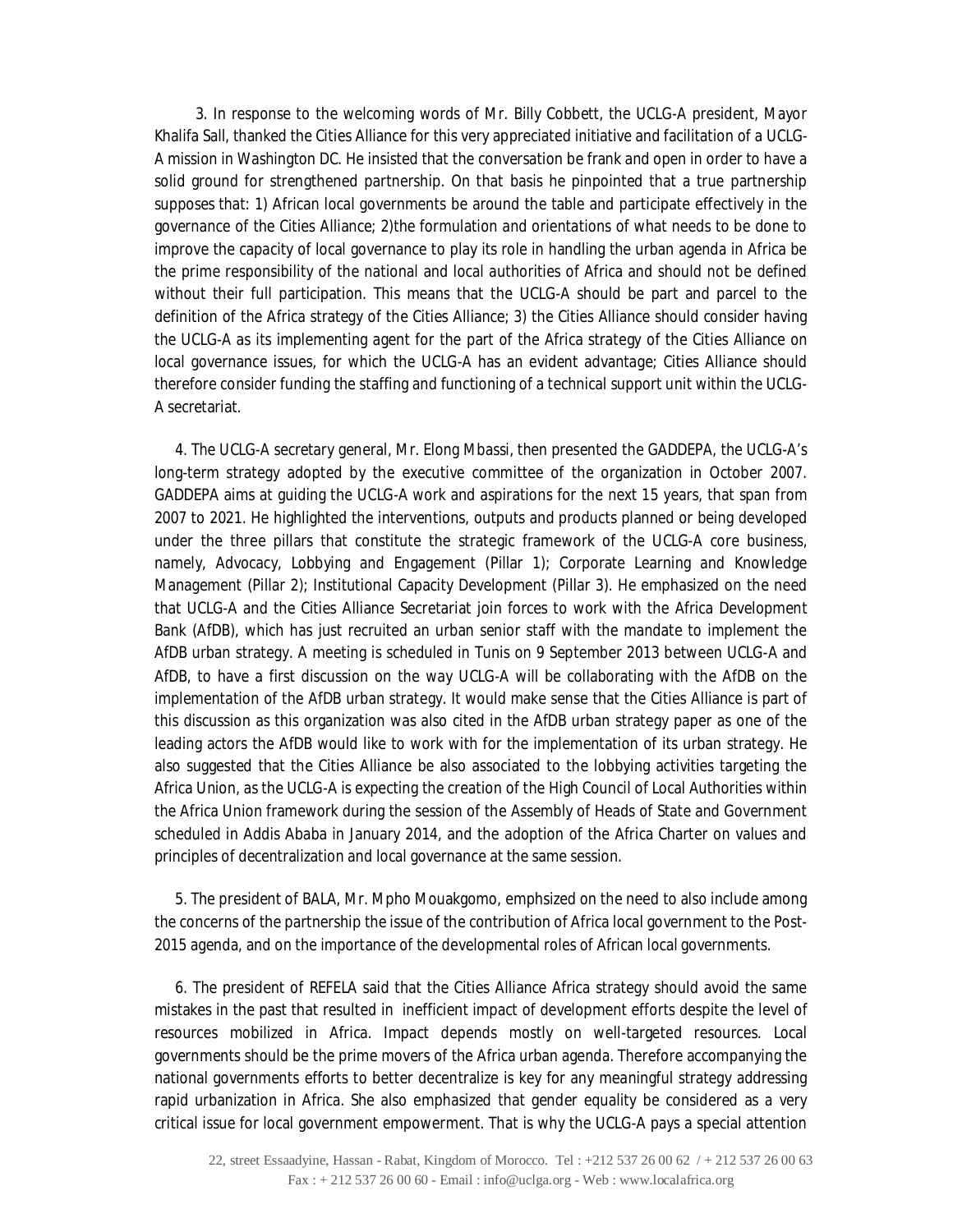to the improvement of women leadership at the local government level and has set up the network of local elected women of Africa (REFELA), which is worth supporting in the framework of the Africa Strategy of the Cities Alliance.

7. The staff of the Cities Alliance Secretariat made the following comments to the remarks by UCLG-A delegation:1) First of all, let's acknowledge that through the UCLG, which is the standing chair of the Cities Alliance Executive Committee, the UCLG-A already participates in the governance of Cities Alliance.2) Secondly, let's agree that the partnership between the Cities Alliance and the UCLG-A on the Africa Strategy is not an option but a must for the implementation of the Cities Alliance Africa Strategy. 3) Thirdly, let's also agree that the context within which the work of this partnership is located presents a series of difficulties when it comes to promoting the urban agenda in Africa: a) in most African countries, local government is seen as an inferior administrative arm of national government; b) city growth is regarded mainly as a problem rather than an opportunity; c) many local governments, including UCLG-A members, adopt and implement policies that are most of the time hostile to the city poor.

8. Taking these realities into consideration, the Cities Alliancehas adopted a set of reforms that include a new business model, a new Charter, and the development of a Results Framework. Four intermediate outcomes have consequently been defined: 1) Rethink the national environment for getting the cities right in the national long-term development policy through Country Programs.These are being implemented in 4 African countries as a pilot: Uganda, Mozambique, Ghana, Burkina Faso; 2) Promote innovative approaches to address the most challenging issues and themes through the Catalytic Fund,which is accessible to local governments and their associations following calls for proposals; 3) Undertaking strategic activities in the form of Joint Work Programs between Cities Alliance members and with partners; 4) Generate knowledge and evidence on what works, where and why, in order to develop a compelling pro-city narrative.

9. The Africa strategy is a flagship for the Cities Alliance new business model. A roadmap has been defined that identifies five priority areas of attention : 1) Developing a compelling pro-city narrative ; 2) Developing information systems to produce accurate localized data ; 3) Empowering local governments ; 4) Better understanding and responding to informality ; 5) Responding to new actors, issues and challenges. There seems to be a lot of common ground and interactions between the priority areas of the Cities Alliance Africa strategy and the different areas of intervention highlighted in the GADDEPA strategy paper. To cite but a few, the whole Pillar 1 of GADDEPA is very well in line with the pro-city narrative focus of the Africa Strategy Roadmap. The work done by UCLG-A in the joint projects with SDI through the Know Your City campaign, or with the Cities Alliance on the City Enabling Environment Assessment (CEE) fits quite well within the information system area of the Africa Strategy Roadmap, but can also inform the pro-city narrative or the focus area on responding to new actors, issues or challenges of the Africa strategy Roadmap. By collaborating together and with the other partners within and outside the World Bank, we will make a difference (For example the Cities Alliance Secretariat received a request from UNICEF to work on child mortality index in slum areas). By thinking strategically and bringing all partners together in accordance with the rationale of the Cities Alliance Africa Strategy, we see much value in our partnership,which should contribute to refocusing attention in the strengthening of national associations of local governments. Therefore the UCLG-A is a key partner of the Cities Alliance Secretariat in the implementation of the Africa Strategy. This is why the Cities Alliance Secretariat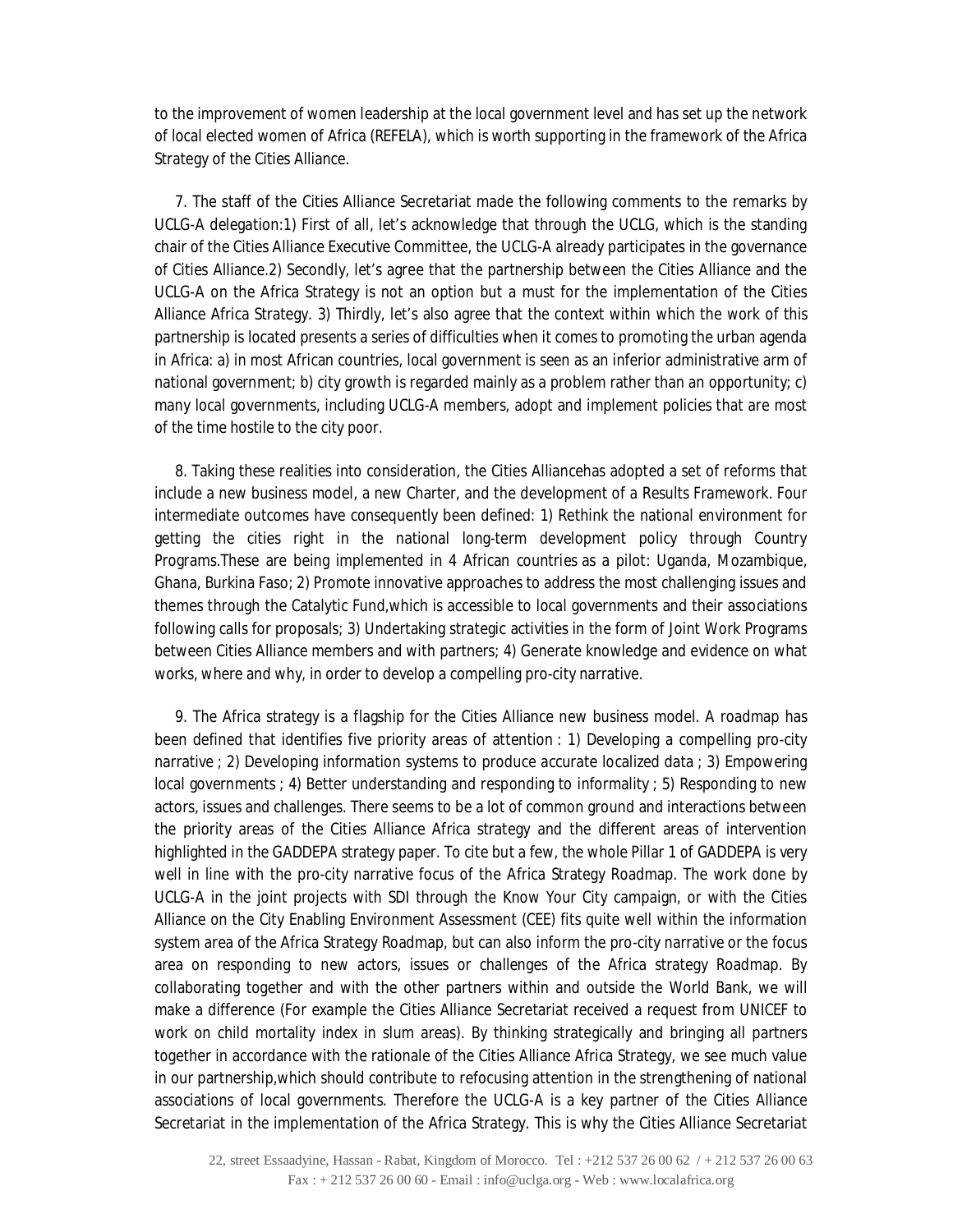has arranged a series of meetings for the UCLG-A delegation for it to interact with the urban units of the Africa Region, the Transport Anchor Unit, the Disaster and Risks Management Unit of the World Bank, as well as with World Bank Institute (WBI).

10. The Cities Alliance Secretariat also informed the UCLG-A delegation that it has just commissioned studies with the Africa Centre for Cities, University of Cape Town, South Africa, around the five main areas of the Africa Strategy Roadmap. The conclusions of the studies will be presented in a meeting hosted by the Ministry of Human Settlements in South Africa on 14-16 October 2013. All key players involved or interested in the Africa urban agenda are invited to attend. It is critical that a strong UCLG-A delegation participates in this meeting because the proceedings will be done through breakaway sessions in order to have in-depth discussions on each of the five main areas of the Roadmap. The Africa Strategy will be defined more accurately during this meeting and will be adopted during the Consultative Group Meeting scheduled on 4-6 November 2013 in Ouagadougou, Burkina Faso. The Africa Strategy will become a joint program with partners and will serve for the preparation of Habitat III conference. The Cities Alliance Secretariat welcomes the offer to work together with the Africa Development Bank, and the African Union. A high level mission composed by the UCLG-A president (Mr. Khalifa Sall) and the president of the Cities Alliance Policy Forum (Mrs. Clare Short), with the two secretaries should be sent to Tunis during the last quarter of 2013 in order to reconnect with the AfDB president and offer the join collaboration of UCLG-A and the Cities Alliance in support of the implementation of the AfDB urban strategy. The Cities Alliance Secretariat will take the initiative of organizing this mission. The Cities Alliance Secretariat also acknowledged the request that the UCLG-A becomes one of the implementing arms of the Africa Strategy and be staffed accordingly. This request will be discussed at the next meeting of the Consultative Group of the Cities Alliance in November 2013.

11. In more concrete terms, the Cities Alliance Secretariat agreed to work with the UCLG-A on:

- *Advocacy and Engagement (Pillar 1 of the GADDEPA)*, including (1) the Africities Summit for which the form of collaboration will have to be defined in order that the Cities Alliance is closely associated with the preparation of the coming 2015 event; (2) the local governance barometer for which a connection should be made with the Global City Indicators Facility (GCIF), the Global City Indicators of UN Habitat, and the Africa Centre for Cities, University of Cape Town, at the initiative of the Cities Alliance Secretariat. The barometer would be also the tool for communication package and dialogues on decentralization; (3) the Award Scheme to promote role models in local governance. The Cities Alliance Secretariat is ready to work on the formulation of the concept, format and implementation process of the Award Scheme.

- *Corporate Learning and Knowledge Management (Pillar 2 of the GADDEPA)*, including (1) the Africa Local Government Academy; (2) the Africa Cities and Local Governments Report.

- *Institutional Capacity Development (Pillar 3 of the GADDEPA)*, including (1) the staffing of the UCLG-A Secretariat through the creation of a technical support unit and the implementation second ment mechanisms with the support of Cities Alliance members; (2) REFELA; (3) the Youth Empowerment Program; (4) the Partnership with Traditional Rulers; (5) the Transparency and Integrity program.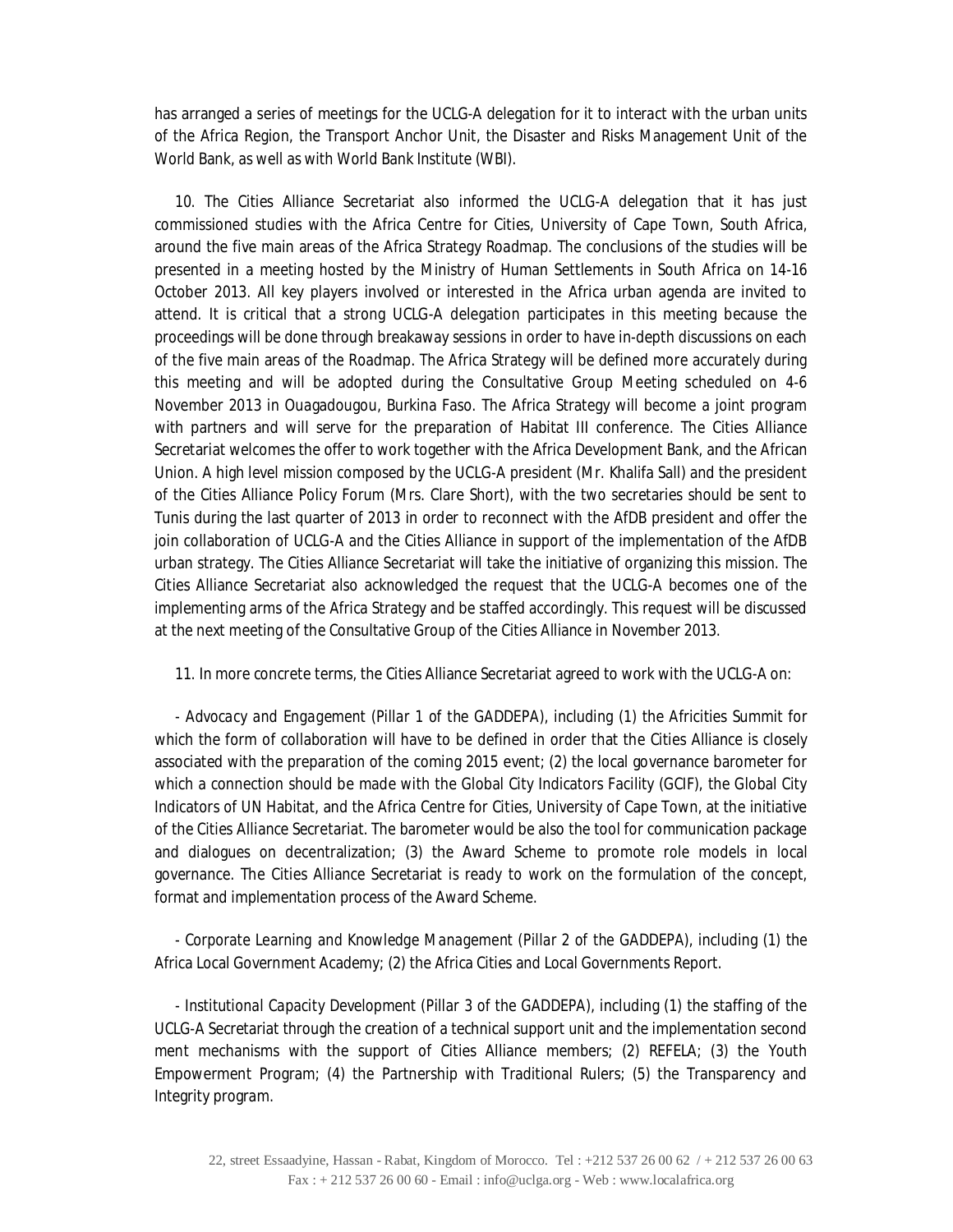#### *Meeting with the Urban Development and Services Unit of the Africa Region (AFTUS)*

12. The meeting took place at the Africa Building of the World Bank on 20 August 2013 from 9:30 to 12:30 with the urban development staff led by Mrs. Mukami Kariuki, Manager, East and Southern Africa Regions; and Mr. Alex Bakalian, Manager, Western and Central Africa Regions. The UCLG-A president recalled that Mr. Wolfenson, one of the former World Bank's president, started the move to better work with other key development stakeholders beyond the national governments. He encouraged the establishment of regular consultations with NGOs and Parliamentarians, but did not establish any structured relations with local authorities. This should be corrected and there is a need for the Bank to create a process of regular dialogue with local governments particularly in Africa where the implementation of decentralization policies is changing the institutional landscape on the continent. Local authorities should from now on be considered as mature and reliable interlocutors, in particular when it comes to taking up the urban challenge. The Bank should also consider setting up mechanisms allowing direct access of Bank's resources to the local governments. So far the Bank finances the local governments through the national governments. This is not consistent with the changing landscape brought about by political democratization and decentralization underway on the continent. Most of the time when the local government leadership is from the opposition party, the ruling party is not keen to release resources to this local government even if the needs are there; hence the need for the Bank to consider working directly with local governments. The Bank needs to evolve on this issue.

13. The UCLG-A Secretary General presented the evolving situation of the urban agenda in Africa, and the impact of the decentralization agenda underway on the continent. He informed the meeting that at its coming assembly of Heads of State and Government, the African Union will have on its agenda the adoption of the Africa Charter on Values and Principles of Decentralization and Local Governance, and the creation of a High Council of Local Authorities among the Africa Union institutions. This is the result of a strong lobbying effort conducted by UCLG-A and targeting the Africa Union Commission and the ministers of local governments of Africa gathered in the All Africa Ministerial Conference on Decentralization (AMCOD). The secretary general also informed that UCLG-A is in contact with the African Development Bank (AfDB) on the implementation of the AfDB urban strategy and of the wish of UCLG-A that any World Bank urban strategy in Africa is defined in consistency with the AfDB strategy in order to reinforce synergies and impact. He finally presented the GADDEPA, the UCLG-A long-term strategy and insisted that the urban strategy of the Bank be informed by the GADDEPA strategy, since it is the expression of the demand by the local authorities of Africa.

14. In responseMrs. Mukami indicated that the Bank is working with local governments where decentralization is in place. This is happening in Uganda and Tanzania, and discussions are underway in Kenya. This is done through subsidiary agreements concluded following the Bank and countries' agreements.The Bank does not practice sub-sovereign lending so far. Subsidiary agreements are implemented to make sure that the resources reach the targeted local governments.

15. The Africa's urban agenda has 3 focus areas : (1) Re-orienting policy and regulatory action at national, sector and city level ; (2) investing in strategic infrastructure, basic services and the urban environment ; and (3) Building systems to develop and manage urban areas. The AFTUS will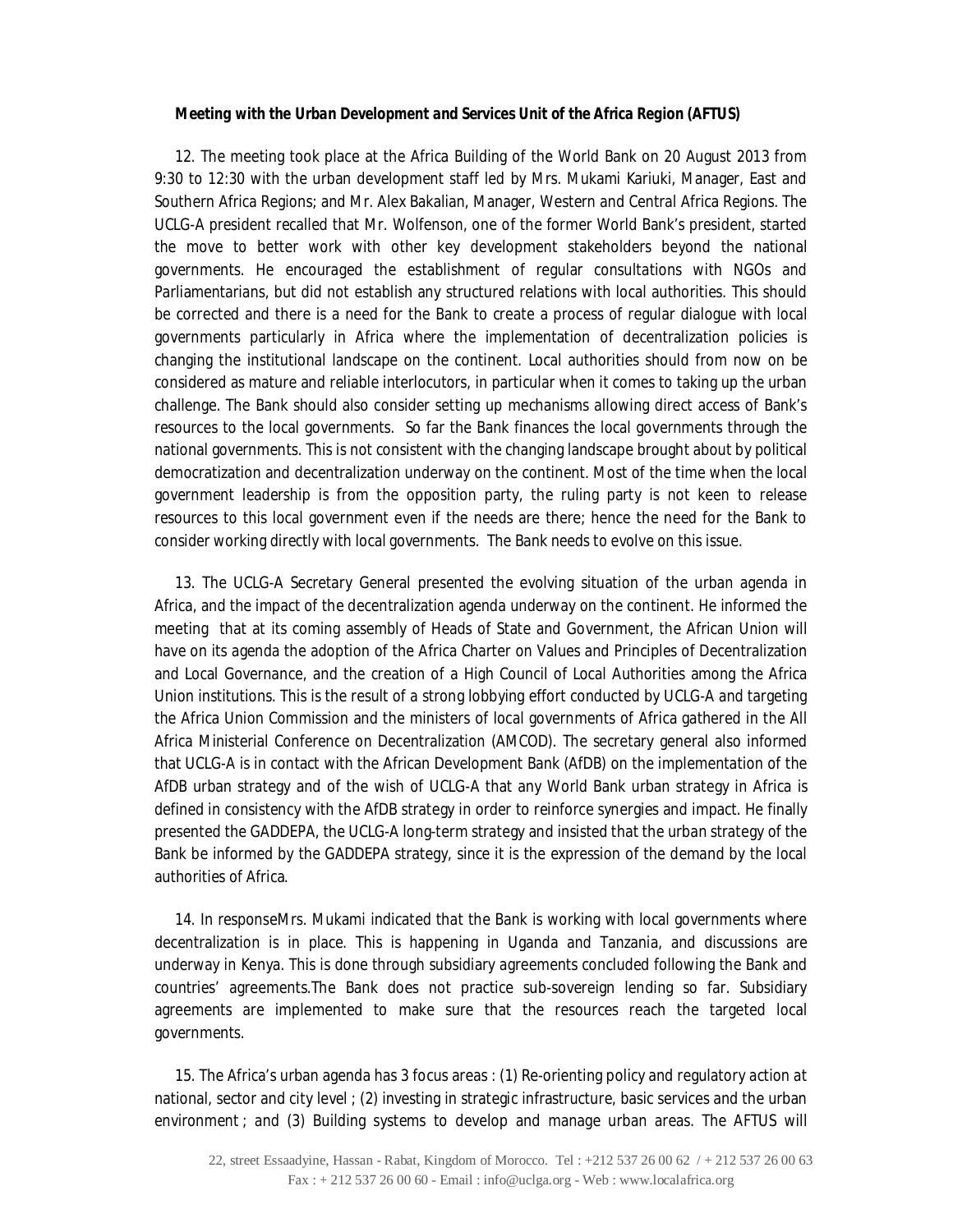implement its strategy through three core lending business lines that are: a) Metropolitan and sector-wide infrastructure, institutional strengthening and environmental interventions; b) Secondary/tertiary city multi-sector interventions targeted at multiple localities; c) Basic service delivery and informal settlement upgrading. These business line scan be pursued separately or several business line scan be combined in a single operation.

16. Mrs. Mukami confirms that AFTUS is particularly interested in the local government barometer mentioned in the GADDEPA and welcome any collaboration with UCLG-A on this matter. In reaction to this offer, the Cities Alliance representative in the meeting says that this issue will be addressed in a meeting due to take place on 14-16 October 2013 in South Africa (Johannesburg or Pretoria) at the invitation of the Minister of Human Settlements of the Republic of South Africa. The meeting will also address the Cities Alliance Africa Strategy and it could be good if a staff from the urban development and services unit of the Africa Region of the World Bank could participate. The key questions to answer when confronting any partnership with the UCLG-A are the following: 1) how to mobilize resources to build institutional capacity of the UCLG-A, so that it can have a meaningful dialogue on the Africa urban challenge; 2) how to capacitate municipal associations in order that they are more active in the development debate at national level?

17. In conclusion, Mr. Balakian said it was indeed necessary to start a structured dialogue with local governments in Africa. One way to kick start the process is to have a dedicated side event on decentralization by devolution at the World Bank Spring Meetings (April 2014), around a theme that could be: 30 years after the first generation lending of the World Bank in urban development in Africa, what have we learnt and how do we move the agenda of urbanization and of decentralization forward for the coming generation? M. Balakian also welcomed the idea to work on the local government barometer in order to consolidate data harvesting and benchmarking. He said that AFTUS would be happy to participate in the preparation of the coming 2015 Africities Summit, and in the Africa Local Government Academy. He also confirmed the interest of AFTUS to be part of the Award Scheme and welcome UCLG-A concrete proposals in this regard. He finally mentioned that the work done by AFTUS on urbanization review and systems of cities inspires regional projects. AFTUS is willing to share this review in order to receive comments by UCLG-A.

### *Meeting with World Bank Institute (WBI)*

18. The meeting with WBI took place on 20 August 2013 on 14:00 to 16:00. The Bank participants in the meeting were : Mrs. Christine Kessides, Urban Manager and André Herzog, Senior Urban Specialist, Mr. Rene Peter Hohmann, Urban Specialist from the Cities Alliance Secretariat. WBI is dedicated to capacity development, promotion of innovation in knowledge and learning (using ICT Tools and methods); and implementation of collaborative governance. It supports the Bank's portfolio in urban development in three areas: a) planning, finance and governance; b) inclusive service delivery; c) public safety and resiliency. WBI proposes Practitioner Learning focusing on the "how to" and good practice around the following areas: sustainable land use planning, street addressing, municipal finance, successful water utility reform, urban crime and violence prevention, disaster risk management, safe and resilient cities, cities and climate change, integrated urban transport planning, upgrading informal settlements. Training activities are delivered through face-to-face sessions and e-learning courses. E-Learning courses are delivered through a tutor for 40 participants. The courses are accessible to individual or groups. 4 to 8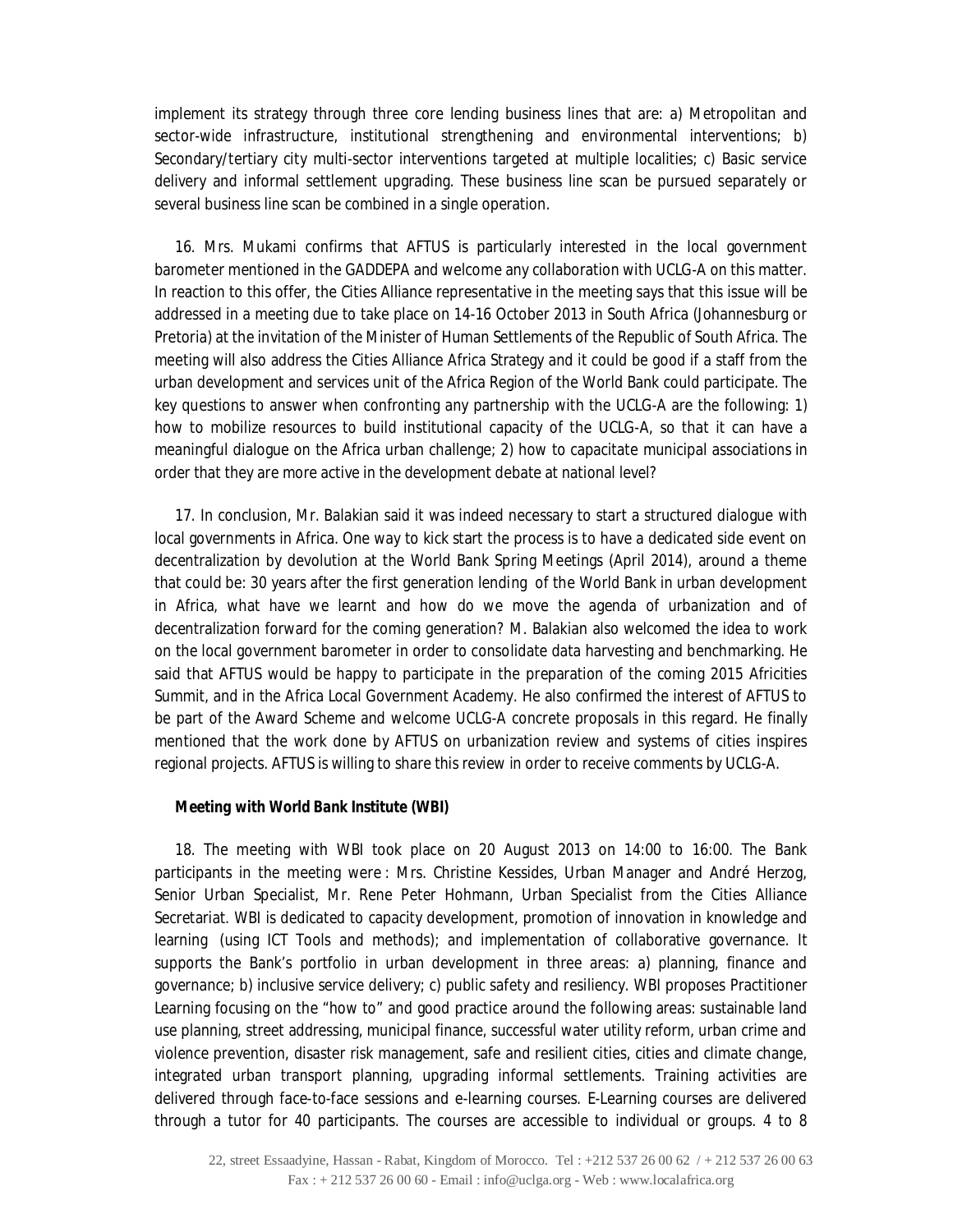modules are delivered per week. After having successfully completed the evaluation, a certificate is delivered to the trainee. WBI works with partner institutions on the customization and the delivery of the courses. To that effect it provides assistance for the technical platform in the delivery of ecourses.

19. Few examples of the collaborative work of WBI were mentioned. In Mozambique, through Bank operations, WBI worked with the Municipality of Maputo and the University and launched a Master Program on Slum upgrading with the financial support of Brazil and Italy. 28 participants are taking the course. In South Africa, WBI worked with the Africa Centre for Cities of the University of Cape Town on the State of South African Cities Report. It collaborates with the department of the Human Settlements on national capacity development, professionalization and improving on the job programs. A workshop is planned on 3-4 September 2013 with 12 South African universities, the department of Human Settlements, the department of Finance and SALGA, to customize the WBI courses to the South Africa context. WBI is also collaborating with the Cities Alliance and SDI to develop a course on slums enumeration and upgrading. WBI is also co-organizing a meeting scheduled in Brazil on 2-3 December 2013 on local government capacity development, with the support of IPSA. WBI is also working with UN Habitat on an event to be held in Medellin, Colombia, from 5 to 11 April 2014. WBI also encourages Knowledge Exchange including South-to-South knowledge exchange programs comprising dialogues among countries; advisory assistance to practitioner networks (local government associations, urban institutes and research centers); learning notes; and virtual platforms of peer exchange and knowledge dissemination. WBI supports Collaborative Governance through "city-to-city dialogues" (C2Cs). Through C2Cs programs, WBI assists multi-stakeholder teams to apply leadership skills.

20. After a short presentation of the UCLG-A and GADDEPA, the UCLG-A Secretary General reminded that by 2005 WBI and UCLG-A exchanged on the way the latter could be accredited as a center of excellence for local governments in Africa. The process did not go through because of the crisis that UCLG-A witnessed during the years 2006 through to 2009. At the Africities Summit that took place in Marrakesh, Morocco in December 2009, mayors and local authorities asked the UCLG-A secretariat to develop an Africa Local Government Academy (ALGA) with as objectives to, 1. Accredit training institutes that deliver courses for local governments elected officials and staff; 2. Propose training courses for local governments senior staff; 3. Promote innovative programs in local governments capacity building and institutional development. The UCLG-A asks therefore that WBI considers assisting in the setting up of the ALGA, in particular by sharing its experience on what works and what does not, sharpening up the way forward to develop the ALGA, and collaborating with UCLG-A in customizing the WBI courses to the African context. The UCLG-A is also interested in the training material available at the WBI and Cities Alliance members that can serve for training courses proposed by the ALGA.

21. In response, the WBI staff indicated that the best way is for UCLG-A to have some colleagues to take one or two of the e-courses to experience the model first-hand. WBI is prepared to provide free access to the e-learning courses to the UCLG-A staff ready to register. The first e-learning course will start in September 2013. The calendar of the other e-learning courses will be shared with UCLG-A in due course. WBI would also consider providing a facilitator role for the delivery of some of the courses in the future, and possibly become involved in customizing the courses with certain partner institutions. As a way forward, 1)WBI proposes to share the information on ALGA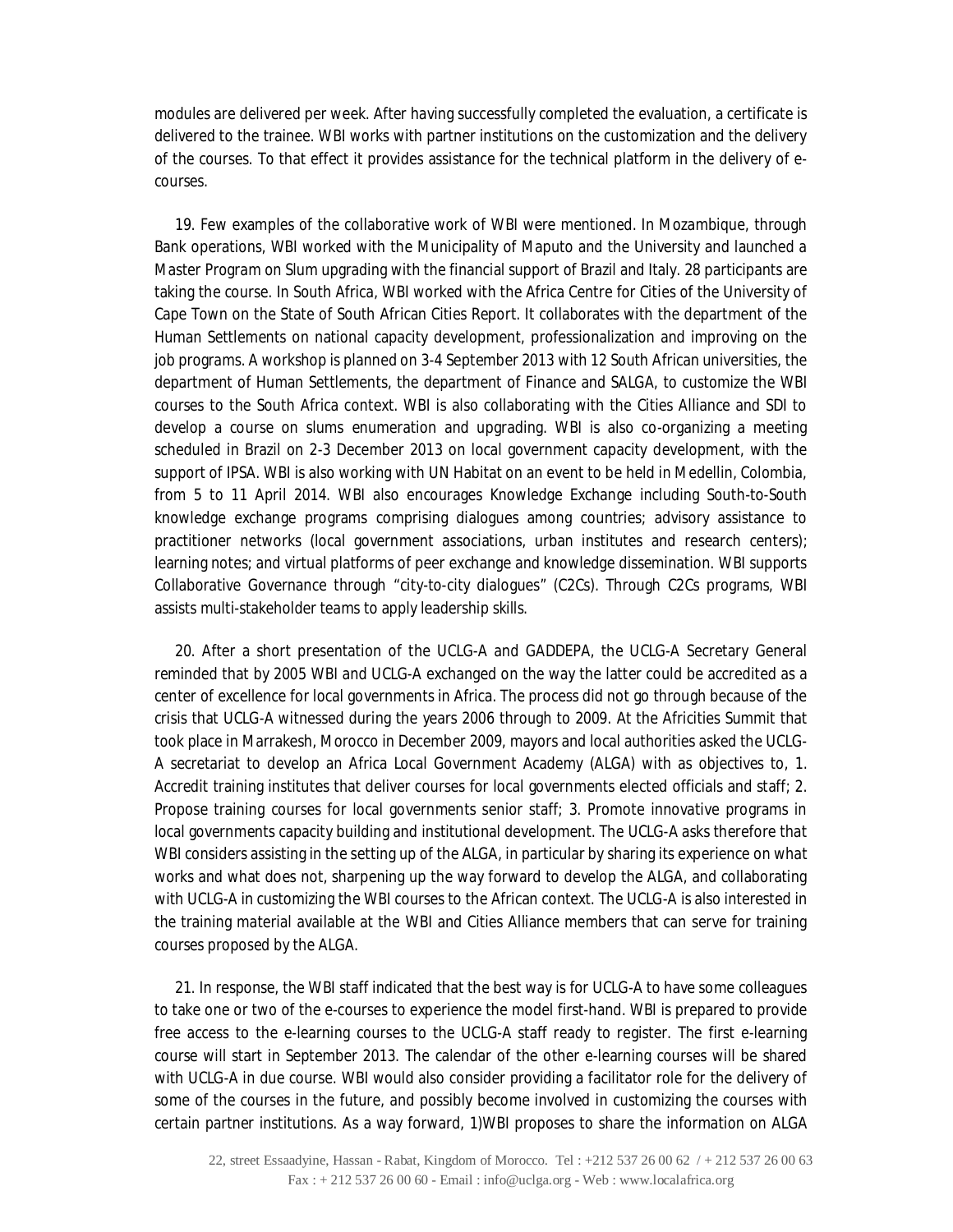during the meeting with the South African institutions beginning of September 2013, and provide to UCLG-A progress made in the reflections on national capacity development program in South Africa; 2) WBI will have a colleague, Catherine Farvacque-Vitkovic, to attend the UCLG Congress in Rabat October 1-2, so that she can learn more about the UCLG-A programs and explore in particular further collaboration opportunities in the framework of the Local Government Academy concept and plans. Catherine Farvacque-Vitkovic could also make a presentation in a suitable congress session, and have further discussions on: i) feedback on the ALGA project; ii) WBI's experience with capacity building programs, in particular from activities in the Balkans as well as in other regions. She can also share experience with new/adapted self-assessment instruments on municipal finance and land use planning, as well as experience with a good governance program that WBI have supported; 3) WBI is ready to partner with UCLG-A in order to test in Africa the delivery of the slums upgrading training course just completed with the support of the Cities Alliance; 4) WBI could partner with UCLG-A in the preparation of a global roundtable on urban capacity development during the next World Urban Forum scheduled in April 2014, with the aim to develop a lobbying activity targeting Habitat III UN Conference in 2016.

# *Meeting with the Finance, Economics and Urban Development, Sustainable Development Network*

22. The meeting took place from 4:14 to 5:30. Mrs. Zoubida Allaoua, director, Urban and Disaster Risk Management (UDR), and Mr. Sameh Naguib Wahba, Manager, Urban and Resilience Management Unit (UDRUR) attended the meeting. In his introductory remarks, the UCLG-A president thanked Mrs. Zoubida for having spared some time to meet with the UCLG-A delegation despite the very busy schedule of her department. After having introduced the rest of the UCLG-A delegation, he asked what the state of play on urban and local governments issues was in the new setting of the World Bank.

23. In response, Mrs. Zoubida said that the Bank was going through a critical transformation moment and this is the right time to raise the issue of the dialogue with local authorities in which the Bank is not doing very well so far. Everybody is now convinced that cities are the place where the bulk of wealth is created, where the battle of basic services and the fight against poverty will be won or lost. But cities are also the most exposed places when it comes to climate change impact on human beings. The center of gravity of the political economy primarily focused on countries is changing towards more cities and territories focus, which is why local authorities should become full interlocutors. The new World Bank president is sensitive to this question and has set up a Task Force to reflect on the Bank's priorities in its development agenda: urbanization, gender, structural investments, sustainability and resiliency. The World Bank president has decided to accelerate the rate of poverty reduction up to 3%, and to improve the living conditions of the 40% most impoverished. The World Bank president is very sensitive to the conclusion of the Potsdam Institute, which warned that there is a 10-year window of opportunity for action, for moving from a high to a low carbon development path and for adopting eco-benefit and resilience approach to development. Cities are at the heart of this transformation and the Bank should be ready to open new space for cities and local governments both in terms of consultation and access to finance.

24.There is a challenge within the Bank to move from a sector-based approach to a more territorial and spatially integrated approach in the management of the Bank's business lines. Three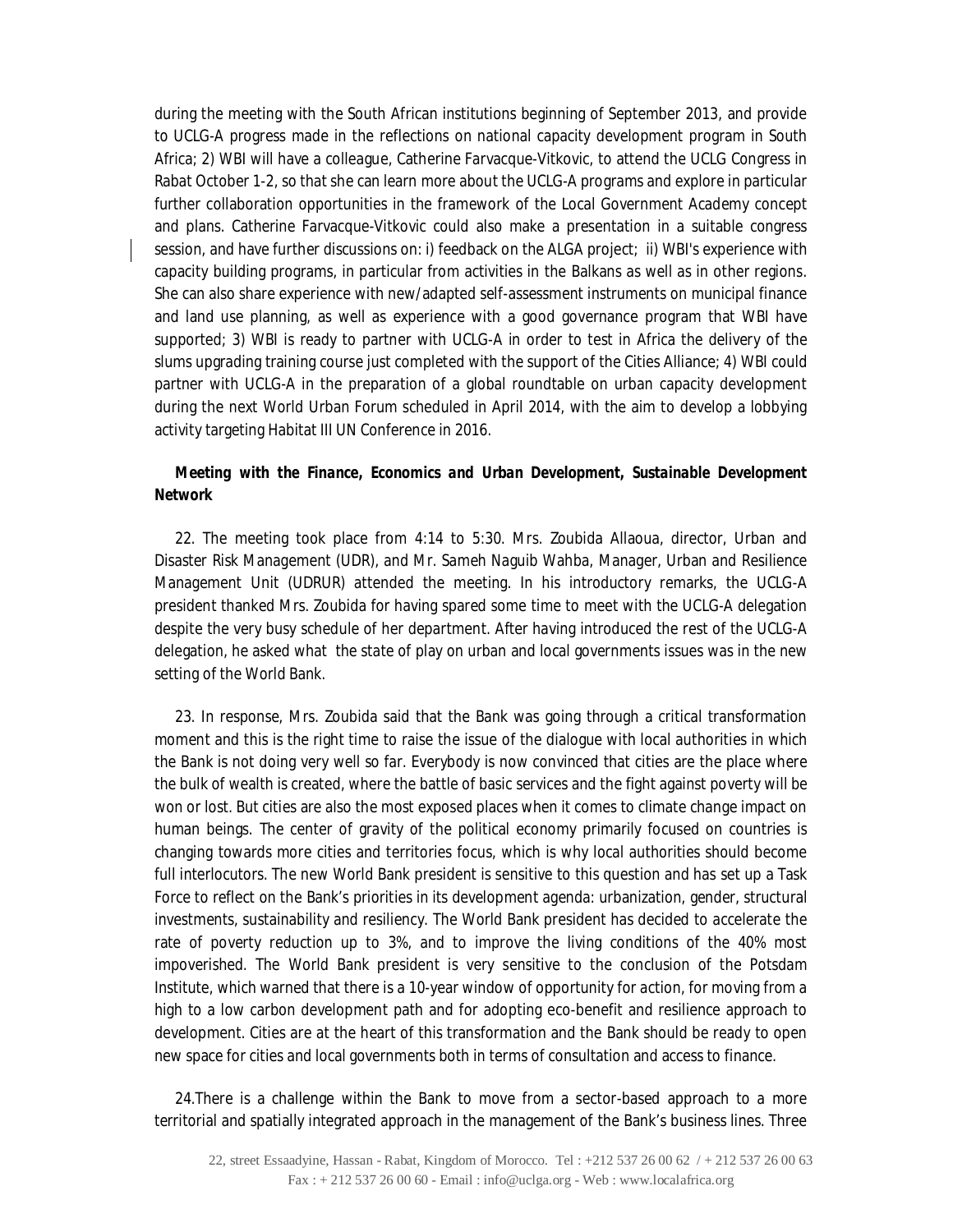main pillars have been defined as priority interventions for the Bank: 1) poverty reduction, 2) access to basic services and 3) climate change and resilience. The aforementioned Task Force prioritized climate change with a lot emphasis on cities. The Task Force proposed to catalyzeWorld Bank climate change action through: a) access of cities to finance through creditworthiness and preparing long term capital investment plans with low carbon path; b) innovative approach to handle the urbanization challenge: rapid urbanization demands that the Bank has face-to-face discussion with municipal authorities, and adjusts its financial instrument to be able to address the new and changing world brought about by climate change. The World Bank Spring meetings in April 2014 can offer an opportunity to start a structured dialogue between the Bank and local authorities in Africa. In addition the focus on cities brings to the fore the need to generate geo-referenced data. A regional study on Africa urbanization has been completed, and its results will be shared and discussed at the C40 meeting scheduled in Johannesburg, South Africa, in April 2014. The Bank is also envisioning to creating a Global data Board with free access.

25. In summing up the discussions, the UCLG-A president acknowledged the good news of a renewed interest for cities and local authorities within the Bank. He emphasized the fact that mayors need a lot of support in order for them to be in a position to create conditions for prosperity in their cities. Cities should be capacitated to plan ahead, including for defining investments plans and financial plans. There should also be a capacity building program for cities to improve their development pattern towards a low carbon path. In reaction to those remarks, Mrs. Zoubida announced that the World Bank is consulting key partners in order to launch the World Bank president's initiative to catalyze Climate Change Resilience in cities. This initiative aims to build a strong Cities Coalition on Climate Change. This coalition will include major players such as C40, Clinton Partners, New Cities Foundation, etc. A call to cities to participate in this coalition will be issued soon, and it is expected that African cities will be responding positively.

### *Meeting with the Africa Transport Unit*

26. The UCLG-A delegation met with Mr. Thierry Desclos, senior Urban Transports specialist, and Roger Gorham, Transport Economist on 21 August 2013 from 9:30 to 10:30. The meeting started with introductory remarks by the manager of the Cities Alliance Secretariat, Mr. Billy Cobbett, who explained that the Cities Alliance was interested in including a transport element in its Africa Strategy. The UCLG-A president, Mr. Khalifa Sall pinpointed that mobility was among the most daunting issues to address, in particular in major cities, but also more and more in medium-size cities of Africa. Formulating appropriate policies for mobility planning and management has proven to be very difficult. And due to the urban sprawl, many city dwellers spend a lot of their time and money in commuting. In many cities, the notion of public transport does simply not exist. Local authorities duties are often reduced to try and rule on private buses and taxis operators. The issue of pollution is another dimension of urban mobility, since the fleet is often constituted with second hand old vehicles imported from abroad. This is an area where assistance is needed for city local authorities to become more active and efficient.

25. To respond to the demand on mobility arising from cities all around the world, the Urban Transport Anchor Unit of the Bank has launched the Leaders in Urban Transport Planning program (LUTP). The rationale behind the LUTP is that Urban Transport should be local. The governance mechanism should enable local authorities to have a voice in the definition of urban transport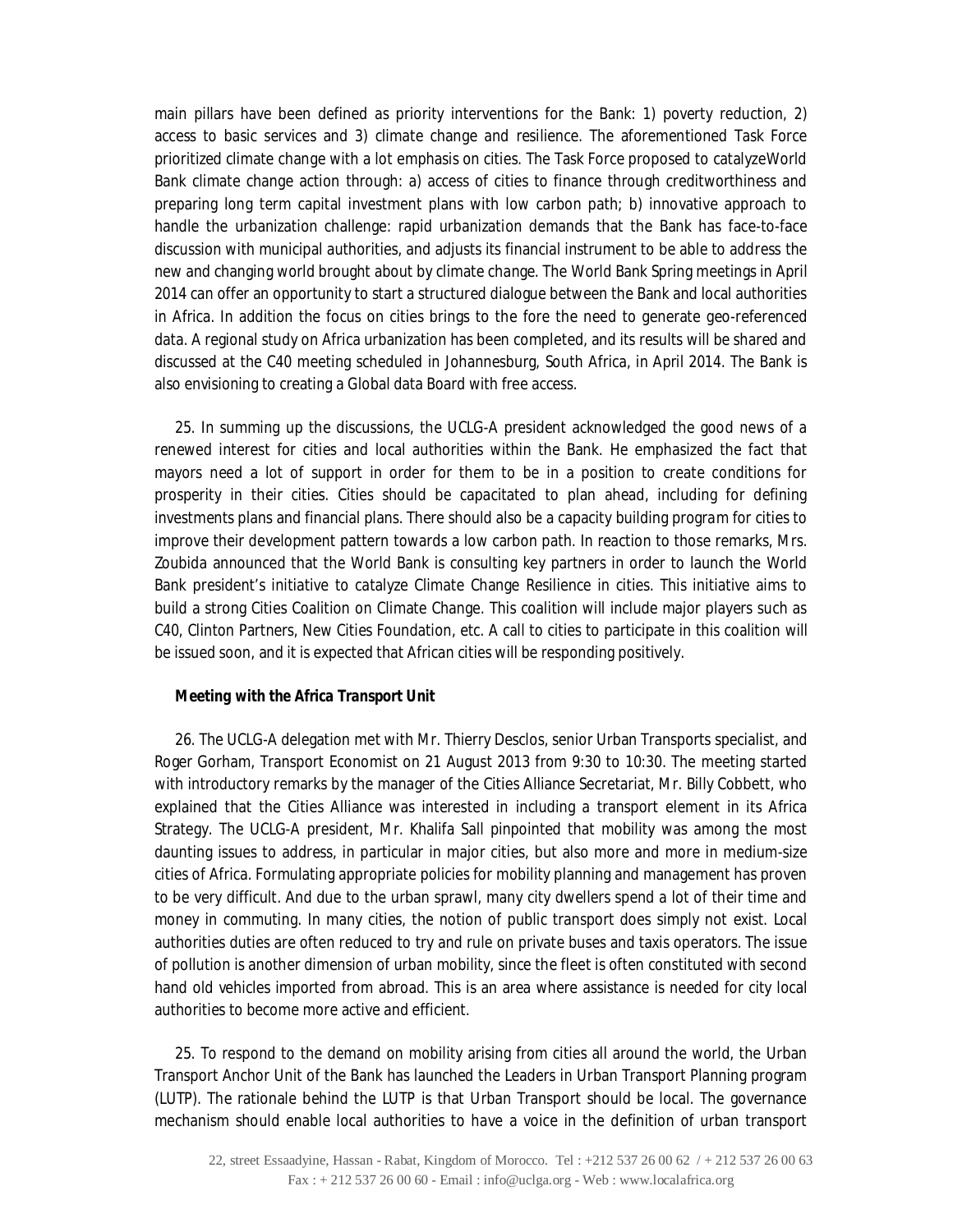services. The LUTP is being implemented as a pilot in five cities in East Africa: Addis, Kampala, Nairobi, Mombasa, Dar-as-Salam. There is need in all these cities to set up a Metropolitan Transportation Authority that would take charge of the planning and management of urban mobility in the agglomeration.

26. For capacity building purposes, LUTP has developed a training course on the management of urban mobility. The training course benefit from the support of the following organizations: the World Bank, the French Development Agency (AFD), the Center for Mediterranean Integration of Marseille (CMI), the World Conference on Urban Transports (CODATU), the Energy Sector Management Assistance Program (ESMAP), the Australian Government, the French Government, the Public Private Infrastructure Advisory Facility (PPIAF). Since 2012, 12 training sessions have been organized, of which 5 were in South Africa, mainly for English-speaking countries. For the French-speaking countries, one session took place in Marseille, France; another one is scheduled on 21-27 September 2013 in Rabat, Morocco. Each session is open to 30/40 candidates, and lasts 7 days. The sessions include presentations, case studies, working groups, and reports on fieldwork. The Bank wishes to support this program for 3 years and hand it over afterwards to regional institutions that are willing to continue its delivery. It should be noticed that taking the LUTP training course costs 5 000 Euro per participant and per session. The costs include the air flight, accommodation, and pedagogic fees. The LUTP would be interested if an institution like UCLG-A would like to be among the regional implementing agencies of the training courses, particularly for East Africa and West Africa. The issue of mobility in secondary cities is worth considering as well, but raises the question of funding.

27. As a way forward it was agreed that: 1) UCLG-A should be part of the LUTP process; 2) UCLG-A should help mobilize participants for the Rabat training session in September 2013 and be part of the delivery of this session; 3) UCLG-A would work with the Africa Transport Anchor Unit to reflect on the question of mobility in secondary cities and in slums areas; 4) UCLG-A would work with the LUTP team to define and customize the LUTP training courses to East Africa and West Africa.

### *Meeting with Africa Disaster Risk Management Unit*

28. The meeting was held on 21 August 2013 from 10:45 to 11:15. Mr. Christoph Pusch, Practice Leader, Disaster Risk Management Unit, Africa Region attended the meeting, together with Asmita Tiwari, Disaster Risk Management Specialist; Mr. Doeke Geert Wielinga, Senior Disaster Management Specialist; and Mr. Francis Ghesquiere, Head of Secretariat, Global Facility for Disaster Reduction and Recovery. After the presentation of his delegation, the UCLG-A president went on pointing out that local authorities are at the frontline in providing support to the population in case of disasters. Unfortunately most of the assistance programs, including by the World Bank, are not targeting local governments. Many cities in Africa are witnessing climate change hazards, including floods, coastal erosion, landslip, etc. What can they do to formulate and put in place risks prevention and disasters management measures? Cities in Africa want to be fully informed, concerned and assisted in their preparedness to face climate change impacts.

29. In response, the Practice Leader, Mr. Pusch, confirmed that the Bank is interested in direct cooperation with local authorities in the field of risks and disasters management. He acknowledged that responsibilities pertaining to disasters management and risks mitigation are at the local level: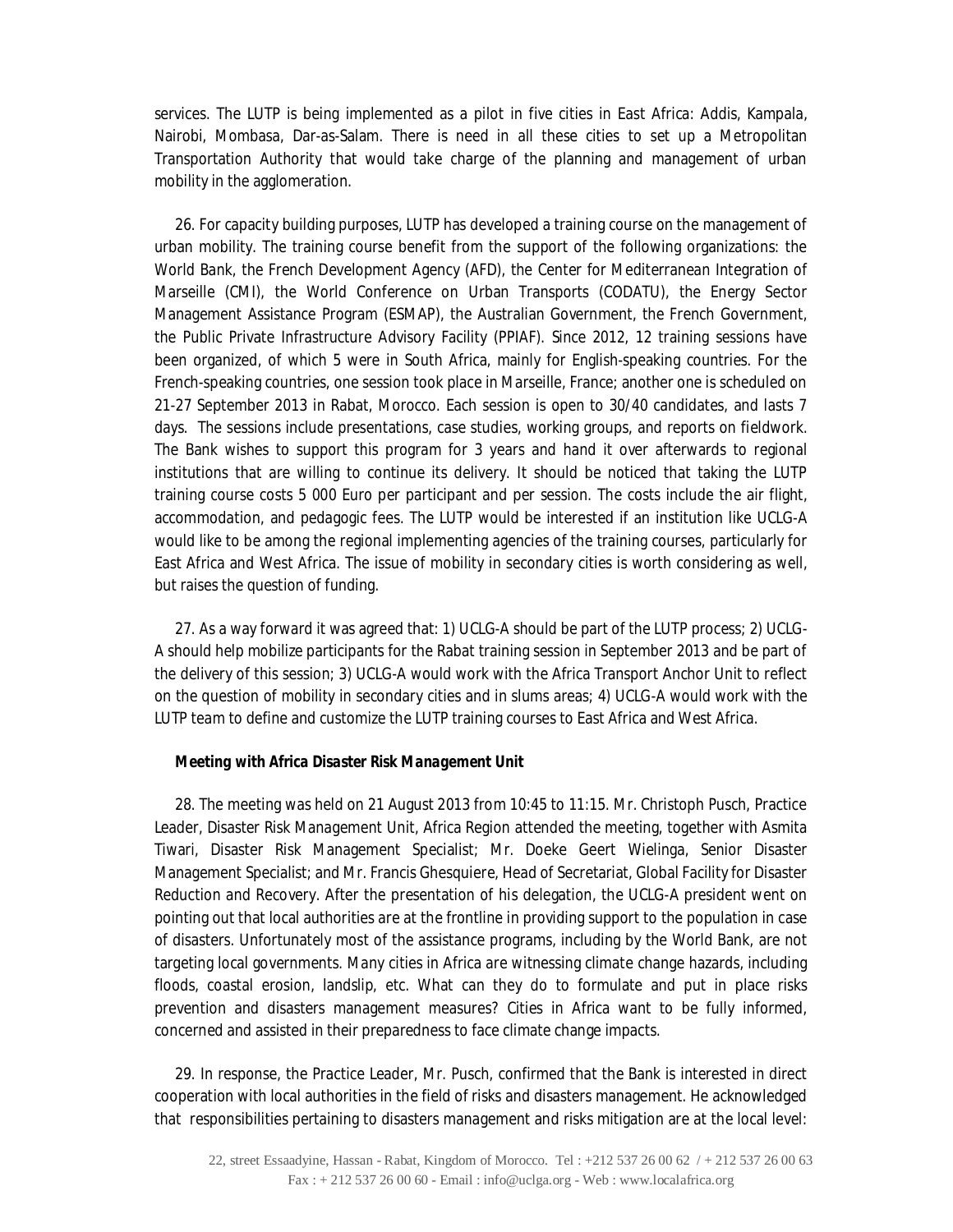Risk mitigation programs and master plans, code enforcement, improved building quality, fire brigades, etc. Urban resilience is a top priority for the Bank, which invests 1.5 billion US dollars to assist countries in risks prevention and disasters management. The problem is that so far the entry point for cities to access the Bank's fund is the ministry of finance, but this does not refrain the Bank from doing the work on the ground directly with local governments. Mr. Wellinga emphasized the fact that disaster risks management is a crosscutting issue. Disaster risk planning and urban planning have to work hand-in-hand. There is also a need to link people to this issue for them to understand their role in disaster management so that, they can for example protect a land dedicated to be a filter bed for storm water management. The Unit has developed a Risk assessment tool used for geo risk surveys and land use planning, that it can share with UCLG-A. Mrs. Asmita Tiwari confirmed that the Bank is conducting studies on risks assessment in 5 cities in Africa, including Senegal and Mozambique, on flood mitigation, which conclusions can also be shared with UCLG-A.

30. After the presentation by the Disaster Risk and Management team, Mrs. Fatimetou Mint from the UCLG-A delegation reiterated once more on the fact that in an event of disasters, local authorities are the most solicited to find solutions. Why not working directly with them and provide them with direct financial assistance? Furthermore, the Bank has an extensive knowledge of the situation of most countries and cities. Would it not make sense that the Bank define a program targeting cities at risk, and start working with them to prevent the ill effects of climate change, and can the Bank partner with the UCLG-A for the delivery of such program? What the Bank does to assist specifically women in cities hit by a disaster, since they are the most hit and the weakest in society? And finally is there any provision to support cities after a catastrophe?

31. The Risk and Prevention Management team admitted that looking at women as instrumental in risks prevention and management is a very valuable suggestion. Women are most of the time mobilized at the reconstruction phase. This is not enough. In general terms, the risk management community is far behind schedule when it comes to mobilizing women in risk and disaster management. The Disaster Risk and Management team also said that the Bank is sensitizing countries for them to invest in disaster risks. Unfortunately the demand from countries only comes after experiencing disasters. There is need for a strong campaign on disasters prevention and emergency interventions in case of catastrophe. The recourse to the media would fruitfully complement the sensitization effort. The global facility for disaster management may develop a specific sensitization tool for city mayors. These activities can be implemented through a partnership between Cities Alliance and GFDF/ISDR that could be open to the UCLG-A in the Africa Region. Further discussions should be held on the way such activity could be funded, including through the Global Facility for Disaster Reduction and Recovery.

#### *Wrap Up Session with the Cities Alliance Secretariat*

32. At their wrap-up session on 21 August 2013 at 11:30 to 12:00, the Cities Alliance Secretariat and the UCLG-A delegation agreed on the following: